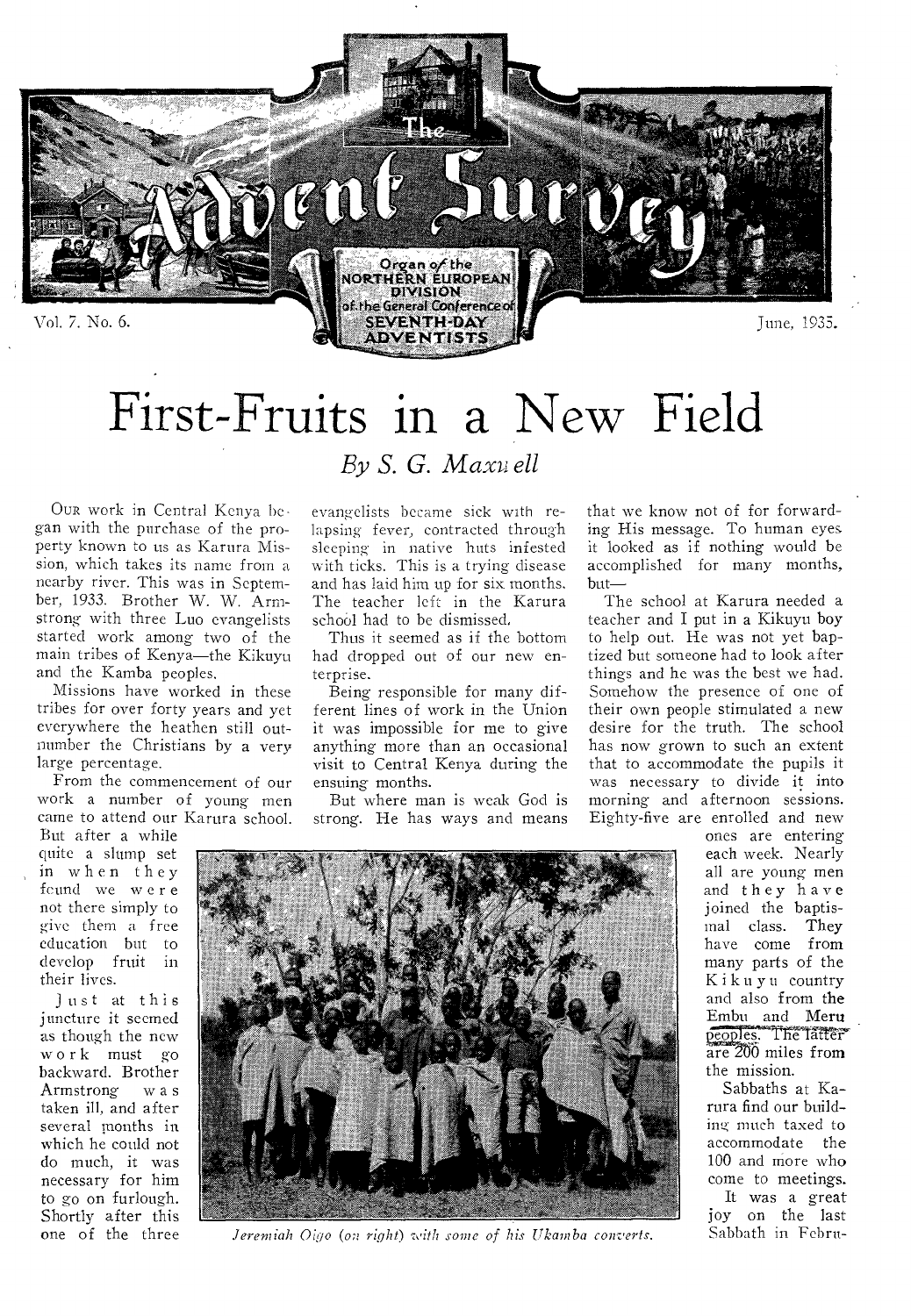ary to go down to the Karura river and before a large crowd baptize our first two Kikuyu members. One of these was Benson, the boy who helped so in reviving the school. The other is named Luka, who we hope will go into the colporteur work.

#### UKAMBA

One of the three Luo evangelists was assigned to the Ukamba people. They live in hilly country some fifty to one hundred miles east of Nairobi. Far less sophisticated than the Kikuyu, they offer an excellent field for the message. Though one of the nearest tribes to the main caravan route from the coast, they have completely resisted the advances of Islam.

Jeremiah Oigo, our evangelist, did much travelling before finding a good opening at  $M$ —. There is a Government school at this place. The Government have done most of the education work in Ukamba, but no religious instruction is *given* in their schools. The school at M— welcomed our evangelist and began Sabbathschool with him. Some thirty enrolled as baptismal candidates including the two teachers.

We made request for permission to erect a place of worship. But another Society was not pleased that we should come into Ukamba and sent a deputation to persuade the old men to refuse us.

This the old men did and our request for a prayer house was turned down. So our meetings can only be held under a tree. But Jeremiah is of good courage. He and his wife are living in a halffinished house, only partly roofed, and with no doors and windows. They moved there months ago but only half their goods have arrived. When ,I visited them they had no complaint, but only joy for the souls God had given them. Their candidates partake of their spirit and are determined to meet each Sabbath under a tree near the main road in full view of passersby until the native elders agree to give them permission to build.

Prospects are, good for the growth of a sturdy church in Ukamba.

#### UNENTERED TERRITORY

In following up the interests of the evangelist who fell sick, I went round Mt. Kenya. This mountain is one of Africa's giants, towering 17,000 feet to its snowcapped summit. Its eastern slopes are well wooded and watered. Mountain torrents of clear snowwater from the glaciers thunder their way down deep gorges. Interspersed through this land live the Embu, Shuka, and Meru peoples. Civilization has not yet spoilt them. Their women are quite

hearted people. We preached in their markets and some have already come in to Karura. But it is too far for them and we need to make plans for opening up a definite work among them as quickly as possible.

happy with a new dress each day —a dress of green banana leaves. They are simple, friendly, open-

A great opportunity awaits us among these unspoiled peoples. We ask your prayers that they may not long be denied the joys of the message we love.

### *Wallega Mission*

#### BY C. JENSEN

TI1E past year my time has been divided among three phases of work—school, evangelistic, and medical.

We have had three native teachers in the school and an enrol-<br>ment of sixty-two pupils. The ment of sixty-two pupils. average attendance has been about fifty per cent better than the previous year. Another encouraging factor is that we have had many big boys in attendance. Missionary Volunteer work has been started and many of the older boys have taken an active part. At the close of the school year we were able to send four promising boys to the training school in Addis Alem. One discouraging feature is that due to lack of funds we were forced to close our three outschools at the middle of the year.

The evangelistic work has been centred in two places, Gimbie and Siban. At Gimbie, apart from the Sabbath service, work, has consisted mostly of visiting people in the surrounding neighbourhood.

The attendance is usually about fifty. The interest is quite good, and we trust it will result in some giving their hearts to God.

The greatest impetus to our medical work was the arrival of Miss Alice Lind last May. Since then we have been able to give our patients better care. Miss Lind also helps in other lines of work and has charge of the Sabbathschool.

The number of treatments given for the year was 3,471. Although a little less than the previous year, due to an increase in charges, the income has exceeded 1933 by 1,000 thalers and reached a total of 2,221 thalers.

Last year the Catholic Mission started medical work in Gimbie, and due to their giving medicine free of charge, it has to some extent interfered with our medical work. However, we are keeping the better class of people, and are doing our best to render better service.

### *Zauditu Memorial Hospital*

#### BY DR. BERGMAN

THE hospital has now passed into its second year, having operated about one and a half years.

Perhaps one of the greatest blessings of the past year was the arrival of Dr. Nicola. We were indeed glad to welcome him with his family. Dr. Nicola has won

the confidence of the Ethiopian people and is well liked by them.

We were happy to welcome this past year two new nurses, Sister Rasmine Hofstad and Sister Margit Halvorsen. We appreciate the good work of the nurses and the way in which they have helped to make the work a success. Their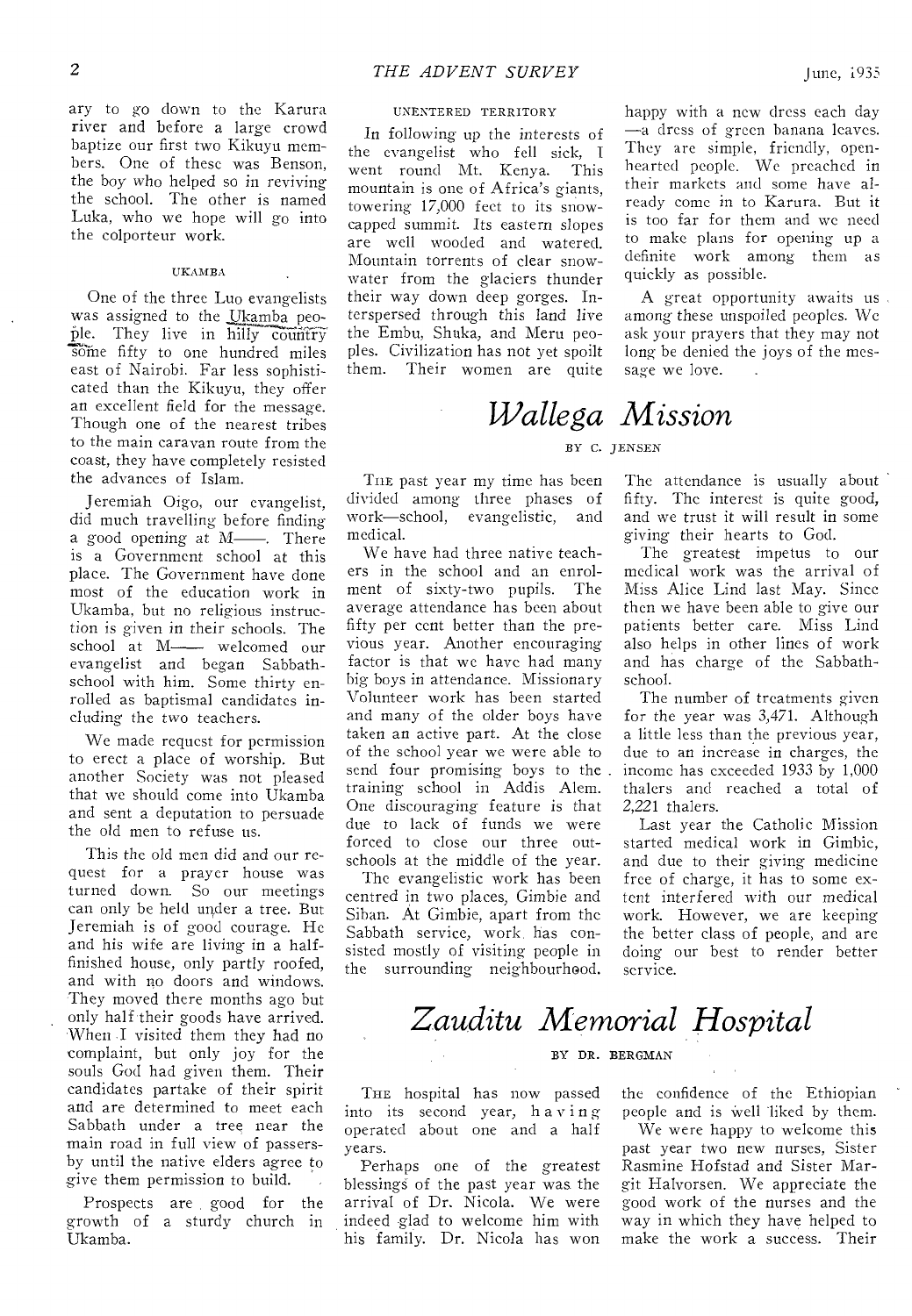manifold duties make it necessary for them to work hard and put in long hours. Now we feel that we have a staff sufficient to meet the present needs of the institution.

During the past year we have enjoyed the patronage of many high- and many middle-class Ethiopians, probably the greater percentage coming from the middle class. Several rulers and officials have had members of their families treated in our hospital. A relative of the Emperor was operated upon and during the operation both the Emperor and the Crown Prince were present. On several occasions the Emperor has visited us and expressed his appreciation of our work.

We have been blessed both in patronage and in a financial way. In the clinic we see from forty to forty-five patients each day and an average of between thirty and thirty-five hospital patients. The collections for the year were 26,- 175 thalers. An outstanding event in the history of the institution was the gift of a Victor Model A shock-proof X-ray, which will give us the best X-ray equipment in the capital. For this generous gift we wish to express our thanks and appreciation to the donors for the great help they have given us. A considerable part of the money was provided by the alumni of the College of Medical Evangelists, but this was heavily supplemented by generous friends of the cause in England and America.

Aside from the completion of the work that is now under way, we still have another great need, namely, that of a small hydrotherapy unit. Since there is no work of this kind done in Addis Ababa, it would add prestige to our work if we could give treatments. We are gradually bringing the hospital up to modern standards in equipment, and with our staff of two doctors and three nurses, besides our native nurses, we have greater hopes for the future.

"THE only way in which we can redeem our time is by making the most of that time which remains, by being co-workers with God in His great plan of redemption."

### *Educational Progress in Sierra Leone*

#### BY HANS RASMUSSEN

THE year 1934 is the twenty-fifth "milestone" in our educational work in Sierra Leone, for in 1909 the Waterloo Training School was established, and in connection with it a strong industrial department. What has the school achieved since then? Much in many ways.

In its halls and classrooms were moulded and trained practically all the native workers who to-day are bearing the burden and winning souls in this dark country. Besides these, hundreds of students have been taught and influenced by the school's devout teachers. The industrial department has been a mighty asset to the cause and the school. Products from the shop have gone out to all parts of the country and the noise of the workshop with its puffing engine has often drawn attention to our busy compound at Waterloo.

This year the enrolment is fortyfour girls and 142 boys. Thirty of the boys are boarders. Six native teachers are connected with the school. We are conducting a domestic class for the girls, and the success of this class has been a great boon to our work. We now long for the day when we can be gin a girls' school in Sierra Leone.

There are twenty-five hours of school weekly. Five of these are devoted to Bible, five to English; and five to Arithmetic, as these subjects are fundamentals and must be well taught; the remaining ten hours are given to different subjects in the different classes, mainly covering Hygiene, Nature, Geography, Drawing, History, Typewriting, Singing, and Gymnastics. The school carries nine standards with a Preparatory Class, totalling ten years of school. All of the boarders perform five hours of manual work daily. The bigger boys spend half of this time in the shop.

In addition to the Waterloo Training School, we have fourteen smaller schools up-country, each carrying the students to standard four. These students then become candidates for the Waterloo Training School. The number of pupils attending our schools in Sierra Leone is about six hundred. Oh, how we pray that these students may catch the spirit and power of this movement, and that a large force of workers may come from these schools to carry the good news of salvation to their own people in these needy lands.

### *Wonders of God's Grace in the Gold Coast*

#### BY T. H. FIELDING

NOT quite three months have elapsed since we disembarked from the S.S. "Appam." At the moment of writing we feel as if we have been here for years. Our sojourn at Agona has been full of active service, and many interesting experiences have come to us. We are happy to recount a few of these.

At our recent committee we decided to hold a Young People's Week of Prayer in our Standard VII School at Agona. The plan was put into effect from March 8th to 15th. Each morning studies were given on the life of victory in Christ. The boys grasped Intelligently each round of the ladder from the sinner's need to a sanctified life in the power of the Holy Spirit. Then in the period usually devoted to industrial work the boys split up into bands, each led by a teacher, and the hour was spent in Bible study and prayer. It stirred one's soul to hear these boys, many from heathen homes, praying to God to help them to overcome sin. The last meeting we shall long remember. After our closing study on baptism as God's memorial of turning from sinfulness to a new life in Christ, we called for testimonies. Teach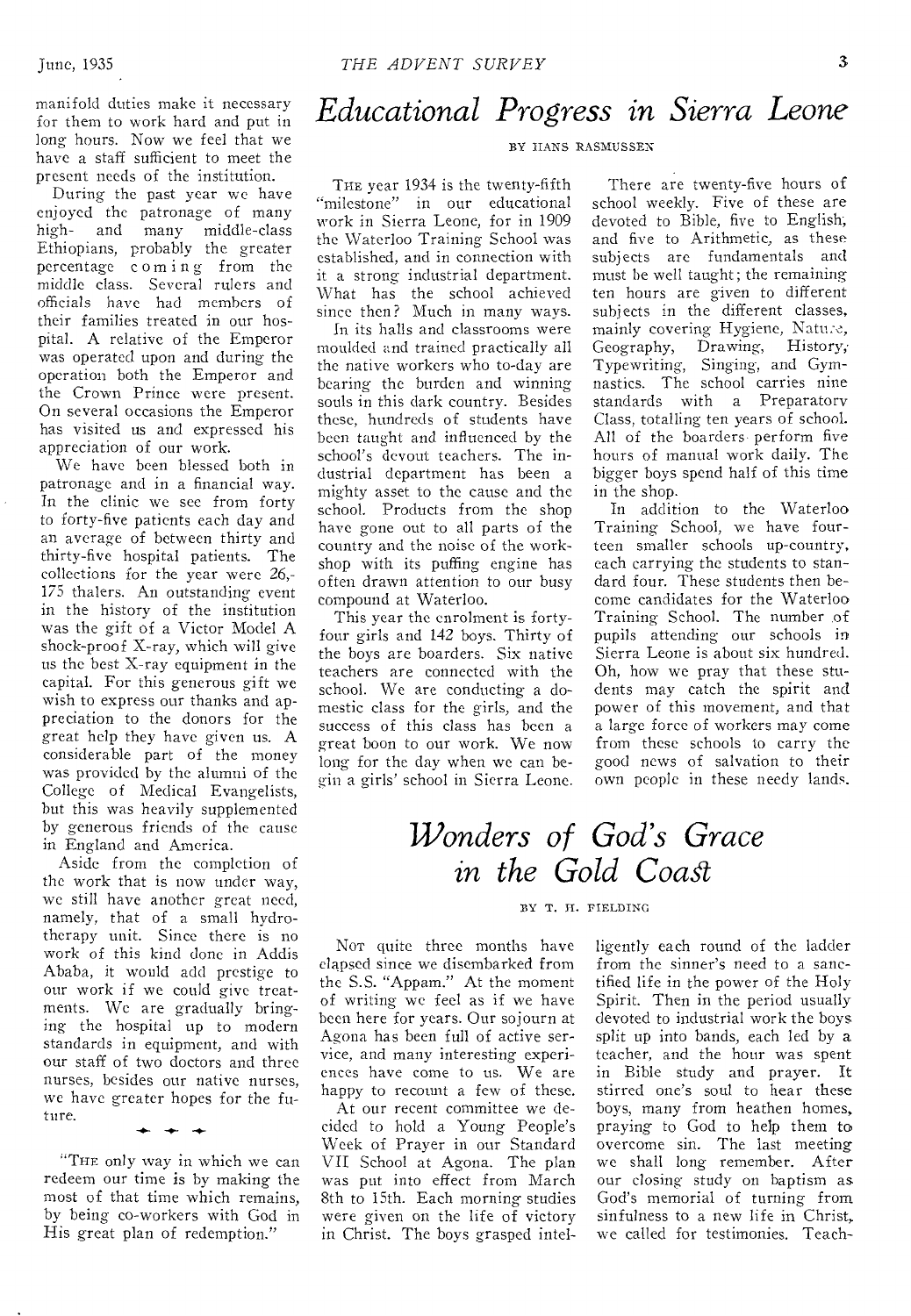ers and boys alike expressed their gratitude for victory through grace. Ten Standard VI and VII boys have joined the baptismal class.

One of the rooms beneath the mission house is used as a dispensary. At first it was a simple matter for my wife, who is a fully qualified nurse, to attend to all who came, but it was not long before her fame spread abroad. At the present time we, along with the help of two of the schoolboys, are treating some thirty-five to forty persons each morning.

We shall never forget an experience we had this week. A little child was brought to us in a very serious condition. He lay in his mother's arms quite listless. His pulse was a mere flicker, his eyes closed, breathing ceased, and the heart stopped—all signs of life had disappeared. With a prayer in our hearts we gently massaged the child's heart, and seeing a faint flicker of life, rushed for a hot fomentation, placed it on the chest of the infant and then called the parents to kneel in prayer with us as we asked God to give them back their child. Soon the little eyes opened, the pulse quickened, and he began to breathe more normally again..

In addition we are looking forward to a strong evangelistic effort, along with Brother Clifford, in Kumasi, some twenty-two miles distant. Kumasi is the capital of Ashanti. Some 500 were present at the first evening meeting. Remember in prayer the work in the Gold Coast.

### Colporteur Advance

 $\rightarrow$ 

A STUDY of reports from Norway and Denmark, up to April 15th, show marked advancement in the colporteur work, as compared with the same period of last year. In Norway colporteurs have worked 1,072 more hours and delivered Kr.3,405.55 worth more books. Denmark has done still better, the number of hours worked having increased by 1,995 and the amount of deliveries by Kr.10,- 387.61. We hope and pray that the Lord will continue to bless during<br>1935. L. MUDERSPACH. L. MUDERSPACH.

### *The Layman's Movement in Sierra Leone*

#### BY A. S. NUKA

"EvERY member a soul-winner" has given us an insight into what God expects of every converted soul. It has led us, by organized effort, to endeavour to get every churchmember, both young and old, active in soul-winning work, and the experience has proved that much more can be accomplished by assigning a definite work to the individual than by any other way.

The foundation to an organized layman's soul-saving movement was laid in this field in 1932. It was first introduced to the young people and met with a good reception, resulting in the formation of seven societies with a membership of sixty-one. Later the older members were encouraged to join and it was not long before they, too, had a real desire to engage in missionary service.

Since the organization of this phase of our work great changes have taken place at our different mission. stations. Members are more wide awake and desirous of knowing the truth; more visitors attend our Sabbath-schools and church services.

At one mission station a group of young men, in co-operation with the secretary, have been holding regular meetings in one of the neighbouring villages for over a year now. The interest there has grown gradually and the people have taken hold of the message in such sincerity that they have built a mud church building in which to hold our meetings.

In some places the Missionary Volunteer organization proves to be the only means of reaching the hearts of the young. In one place, for instance, where the population is chiefly Moslem, on account of strong prejudice, the older members do not attend our general meetings, nor do they allow their children to attend. Here, however, we hold Missionary Volunteer meetings and to these they are allowed to come, so that the truth reaches them, though perhaps unconsciously.

At present we have thirteen fairly strong societies with a membership of about 180 regular, and 120 preparatory. Interesting is it that not only the regular members engage in active service, but also the preparatory do their part, and so the number reporting work done stands at 190. During one quarter this army of courageous Missionary Volunteers gave 841 Bible readings, paid 916 missionary visits, rendered Christian help to 669 persons, invited 562 to Sabbath-school and church services, and gave 185 simple treatments to relieve physical suffering. As opportunity affords, they also take part in the distribution of literature, though very few in this country are able to read.

Plans have been laid whereby we can help them to develop their abilities. As a result 170 are following the Morning Watch, 150 taking the Bible Year, and 180 are enrolled in the Study and Service League. They also show a real burden for souls. At several mission stations the Missionary Volunteer society is divided into groups, each of which is assigned certain territory to which they go and sing, hold meetings, and invite the people to meetings.

Due to the zeal and enthusiasm of one Missionary Volunteer, it has been possible for us to enter an entirely new section of our territory. A certain young boy from a far-away heathen tribe was attending our school at Bo, where he became acquainted with our message. His young mind was soon convinced that this was what he and his people needed and while on vacation he availed himself of the opportunity of telling his people about his newly-found faith, and was able to convince many of its truth. Finally, he succeeded in getting the chief to look upon us with such favour that he invited *us* as the one and only mission to enter his chiefdom. In response to this invitation Brother T. Tranborg is now working there.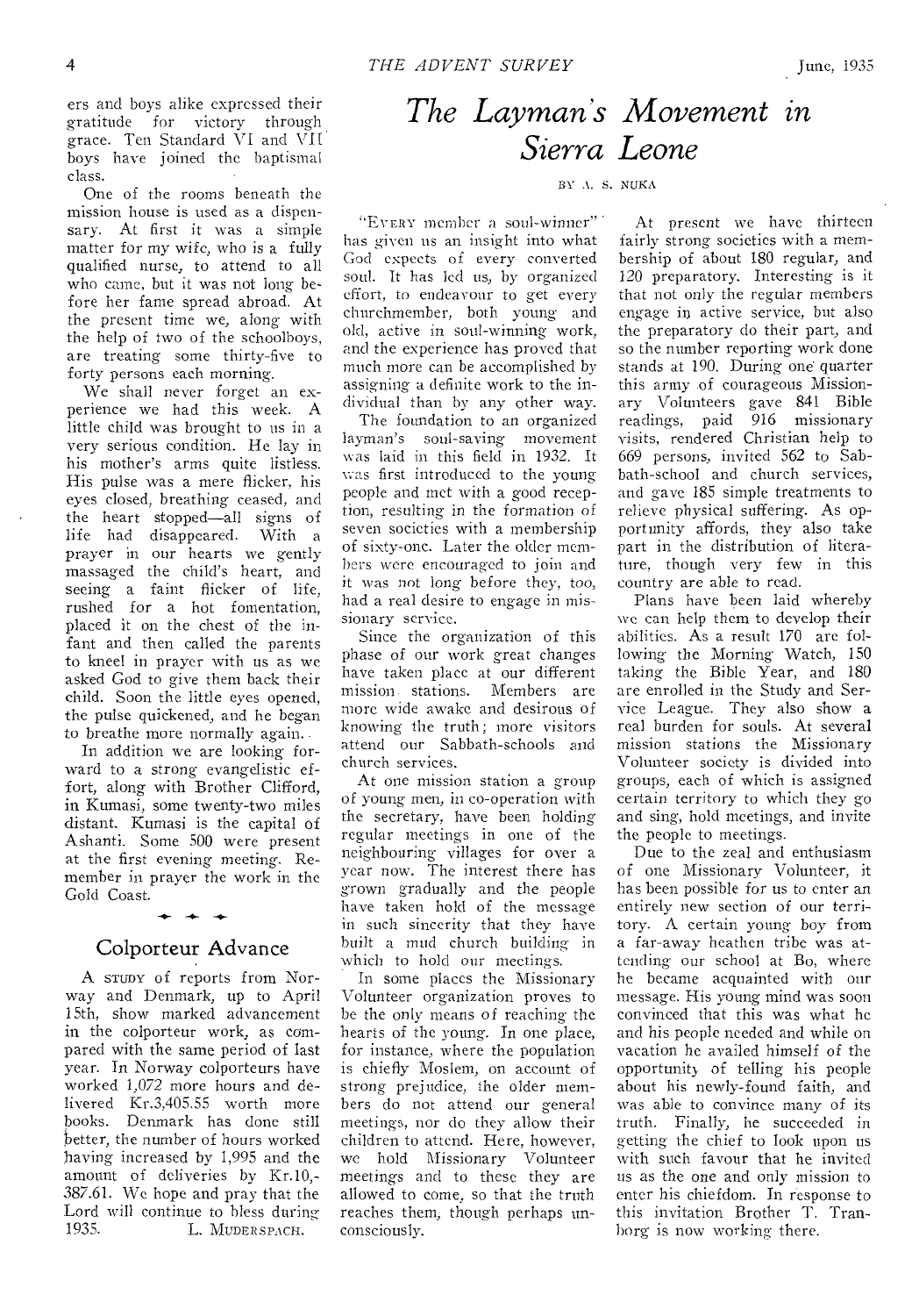### *The Maternity Ward at Gendia Hospital*

BY CARENTZE OLSEN



*Nurse Olsen with two of her native helpers and their charges.* 

THIS department of Gendia hospital is only in its infancy as it was not until April, 1933, that its doors were opened. That was indeed a happy day, for it fulfilled a long-cherished hope.

Only those who work among these people know how great the need is for places where the African women can receive proper obstetric aid. The Africans themselves arc very ignorant with regard to knowing how to render help in cases of maternity, and because of this, together with their superstitious practices, many go to their graves prematurely. Since opening this department of our work, expectant mothers come to us at regular intervals for examination and receive the necessary help before it is too late. It has been possible for us to help many who doubtless would otherwise have died in their own villages. Here is just one example among many.

A woman, who was about to give birth to a second child, came to us, and by examination it was found that owing to her terrible condition resulting from her first childbirth, there was no way of helping her except by a serious operation. This was performed at the right time and with success, causing the parents to rejoice greatly, for they had lost their first child.

Now we are better able to educate our young women in obstetric aid, and that is very important, for when their period of training is over, they can go back to their own people and render the necessary help, and educate them in the care of the children.

We have had several babies brought to us whose mothers died at their birth; thus our nurses have every opportunity for practical training.

### *The Irish Missions*

#### BY J. HARKER

WORKERS and members in the Irish Free State and Northern Ireland are united with their brethren in other parts of the Division in pressing on with the work of God in these closing days. But things move slowly in this Western territory. After forty years of labour by men of varying talent, we are still in the day of small things. Our combined membership is 162. Forty of these are in the Free State, where eighty per cent of the population are Roman Catholics. Among these misguided souls, who know little of the love and freedom of the Gospel, there is•one minister, located in the city of Dublin. Soon we shall have two German students from Newbold College selling our books in the city. We have no regular colporteurs.

But considerable work is being done with the *Signs of the Times*  and other periodicals. This litera-

ture is arousing an interest. A few days ago the writer had the joy of hearing of a man who had read himself into the truth. Unfortunately for the field, he has been compelled to get work out of the country. God has wonderfully helped in this case. He has good work with the Sabbath free.

Because of prejudice and fear, it is wellnigh impossible to get a Catholic to read Protestant literature. But we are finding openings. A man and his wife who decided to take our papers some time ago are now having Bible studies. They have ceased to attend the Catholic Church, preferring to meet with the Advent people. We visited a home quite recently where the *Signs* had been read for some time, and found three souls anxious to hear more about the truth. We have seen God's providential working in the case of a young man, another reader of the *Signs,* living in a remote part where contact in a personal way is very difficult. He was compelled to come in to the city hospital for a slight operation. This gave the opportunity for Bible study so much desired. We are hopeful of this case. We trust that some day soon strong public work will be conducted in the cities and towns of the Free State. Though Rome is more strongly entrenched here than in any other part of the world, there are signs of a break. Many are becoming weary of a religion which takes all and gives nothing in return.

Regarding Northern Ireland, which is largely Protestant, we have two ministers, two Bibleworkers, and one regular colporteur. These are labouring among *a*  population of 1,400,000. The work centres chiefly round the city of Belfast, where we have a church of sixty members. Last year sixteen were added to our numbers in this area. Here, a peculiarly militant form of Protestantism constantly opposes the work of our evangelists.

It was in this northern section that the work began four decades ago. Brethren from America, and later from England, came over and preached with great earnestness and power. Then as now, only a few were obedient to the faith.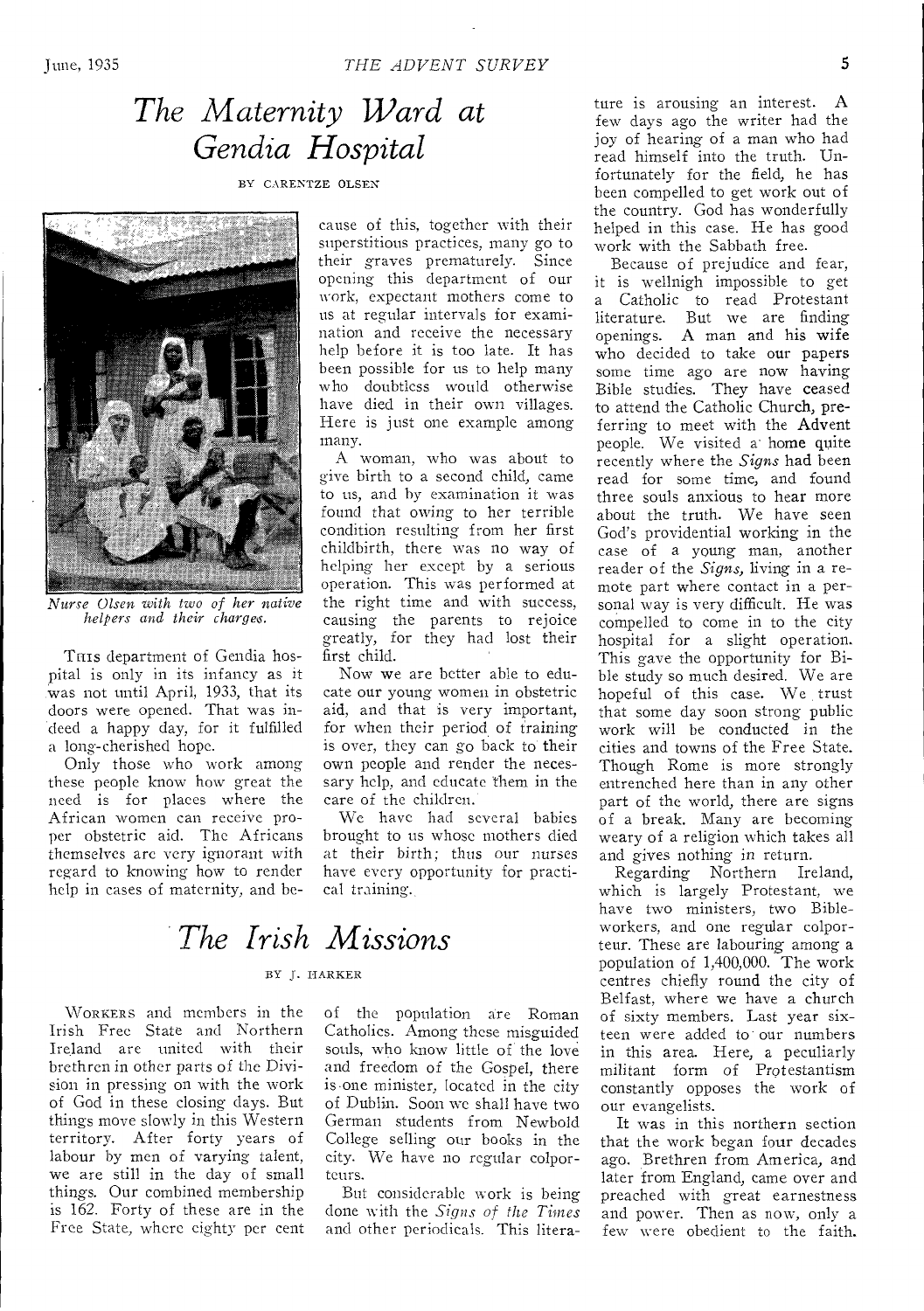| Name of Conference<br>or Mission                                                                                                                            | Churches<br>2.                    | 깉<br>tism<br>Vote<br>≏<br>ã                     | Apostasy                                                   | Death                                                        | ain<br>O<br>ã<br>z                                      | Present<br>Membersh<br>Δ.                       | ŧe<br>w,<br>ngeli:<br>orker<br>$\alpha >$<br>ш | ۴<br>Colporteu                                                            | 운<br>Sabbat<br>chools<br>$\circ$<br>ż       | embership<br>Σ                                       | Average<br>.ttendance                              |        | ω<br>Ě                                                          | capita<br>per<br>¢,<br>Tith.                     | chool<br>Igs<br>Sabbath-Sc<br>Offering                      | Weekly<br>Offerings            |
|-------------------------------------------------------------------------------------------------------------------------------------------------------------|-----------------------------------|-------------------------------------------------|------------------------------------------------------------|--------------------------------------------------------------|---------------------------------------------------------|-------------------------------------------------|------------------------------------------------|---------------------------------------------------------------------------|---------------------------------------------|------------------------------------------------------|----------------------------------------------------|--------|-----------------------------------------------------------------|--------------------------------------------------|-------------------------------------------------------------|--------------------------------|
|                                                                                                                                                             | $\overline{2}$                    | 3                                               | 4                                                          | $\bar{5}$                                                    | 6                                                       | 7                                               | 8                                              | 9                                                                         | 10                                          | $\mathbf{H}$                                         | 12                                                 |        | 13                                                              | 14                                               | 15                                                          | 16                             |
| N. E. Division<br><b>Baltic Union</b><br><b>British</b><br><br>E.Nordic"<br><br>Polish<br><br>W.Nordic"<br>                                                 | <br>114<br>79<br>95<br>149<br>128 | $\cdots$<br>36<br>62<br>15<br>42                | $\cdots$<br>22<br>22<br>61<br>25<br>22                     | $\cdots$<br>19<br>21<br>16<br>26                             | $\cdots$<br>$-6$<br>23<br>$-70$<br>$-24$<br>$-14$       | <br>5,261<br>5.218<br>4,530<br>3.076<br>6,459   | 15<br>58<br>104<br>69<br>59<br>62              | $\cdots$<br>47<br>64<br>56<br>48<br>56                                    | $\cdots$<br>144<br>143<br>170<br>183<br>174 | <br>5,682<br>5.406<br>4,245<br>3,532<br>5,905        | <br>4,126<br>4,028<br>3,381<br>2,479<br>4,758      | S<br>S | <br>5,409.90<br>31,795.40<br>13,052.40<br>2,221.30<br>18,134.80 | <br>0.08<br>0.47<br>0.22<br>0.06<br>0.22         | .<br>1,004.77<br>5,846.26<br>2.766.03<br>571.92<br>4,645.41 | .<br><br><br>1.26<br><br>12.40 |
| Union Tls. 1st qtr. 1935                                                                                                                                    | 565                               | 162                                             | 152                                                        | 89                                                           | $-91$                                                   | 24,544                                          | 367                                            | 271                                                                       | 814                                         | 24,770                                               | 18,772                                             | 8      | 70,613.80                                                       | 0.22                                             | 14,834.39                                                   | 13.66                          |
| E. Afr'n Union Miss. 6<br>Ethiopian<br>Gold Coast<br>$^{4.4}$<br>Nigerian<br>$+ 4$<br>Sierra Leone<br>10<br>44<br>11<br>Upper Niie<br>French Equa. Misn. 12 | 28<br>3<br>                       | 25<br>3<br>85<br>$\cdots$<br><br>16<br>$\cdots$ | 70<br>$\cdots$<br>29<br>44<br>$\cdots$<br>$\mathbf{2}$<br> | 6<br>$\cdots$<br>5<br>6<br>$\ddotsc$<br>$\cdots$<br>$\cdots$ | $-60$<br>3<br>51<br>$-50$<br>$\cdots$<br>14<br>$\cdots$ | 3,531<br>318<br>603<br>1,337<br>485<br>154<br>6 | 16<br>15<br>16<br>6<br>$\overline{2}$          | $\cdots$<br>$\cdots$<br>$\cdots$<br><br>$\cdots$<br>$\cdots$<br>$\ddotsc$ | 153<br>10<br>41<br>92<br>22<br>22           | 6,351<br>329<br>2,279<br>6.736<br>1,055<br>385<br>19 | 6,553<br>316<br>1.632<br>5,830<br>746<br>275<br>61 | S<br>ß | 881.90<br>1,641.00<br>549.70<br>516.20<br>.<br>168.20<br>43.00  | 0.02<br>0.40<br>0.08<br>0.03<br><br>0.09<br>0.55 | 621.25<br>319.86<br>187,17<br>237.10<br>.<br>89.12<br>15.30 | .<br><br>.<br>.<br>.<br>.<br>  |
| Mis's Tls. 4th atr. 1934                                                                                                                                    | 52                                | 129                                             | 145                                                        | 17                                                           | $-42$                                                   | 6.434                                           | 65                                             |                                                                           | 341                                         | 17,154                                               | 15,413                                             | S      | 3,800.00                                                        | 0.05                                             | 1,469.80                                                    |                                |
| Grand Tls. 1st qtr. 1935                                                                                                                                    | 617                               | 291                                             | 297                                                        | 106                                                          | $-133$                                                  | 30,978                                          | 433                                            |                                                                           | 271 1,155                                   | 41.924                                               | 34,185                                             | S      | 74,413.80                                                       | 0.18                                             | 16.304.19                                                   | 13.66                          |

Another weakening element is the constant emigration. During the past twenty years nearly one-third of the number received into fellowship have gone to other lands. But we press on in faith, knowing the work is God's. Through His own chosen instruments, He will finish it here as in all other parts and His name will have all the glory.

#### **SCOTTISH MISSION**

#### BY L. MURDOCH

SCOTLAND has always been a difficult field, not because the people are irreligious, but rather because they are satisfied to hold on to the beliefs of their forefathers. Nevertheless our message is winning its way. On Sabbath, April 27th, we had the joy of seeing a church of twenty-five members organized in the city of Aberdeen. Brother W. E. Read was with us, and the blessing received will ever be remembered.

The year 1934 was a record year in almost every respect, for which we thank God. Our tithes and offerings and our Harvest Ingathering reached the highest total so far. The increase has been steady year by year. Three or four evangelistic efforts are conducted annually, and the workers, together with a number of efficient laymen, are bending all energies to bring the knowledge of the truth before the four and a half million inhabitants of this mission field.

## A Silver Jubilee

Report of the Northern European Division

#### BY L. MUDERSPACII

APRIL 26th marked the Silver Jubilee of one of our faithful workers. Twenty-five years ago Brother Trygve Opsahl, press room foreman, entered the employ of the Oslo Publishing House. One of the leading newspapers in Oslo contained an article in honour of Brother Opsahl, and many of the publishing house business connections sent their congratulations, accompanied by flowers.

The Publishing House board, his fellow-workers, and the conference committee were happy to extend to him their congratulations also, and to present him with useful gifts.

The Union committée also esteemed it a joy to be able to extend congratulations to one who was not only a connoisseur in his particular line, but also a zealous church worker.

It is largely due to Brother Opsahl that our publishing house to-day is recognized as one of the best in Oslo. In years gone by, he has taken part in several competitions, both national and international, and succeeded in winning three prizes, one being second in an international competition entered by 122 publishing houses.

Especially is our brother renowned for the extraordinarily good colour work he does, having made several improvements to the press used for this purpose. Other



Brother Trygve Opsahl.

publishing houses, both in Norway and in countries outside, have since adopted the same plan, for which Brother Opsahl has received credit.

Outside firms here in Oslo often come to Brother Opsahl for counsel. This is evidence that our publishing house is of good repute, and that the children of God need not be behind in enterprise and accomplishment. It assures us that the declaration of Holy Writ, "The Lord shall make thee the head, and not the tail; and thou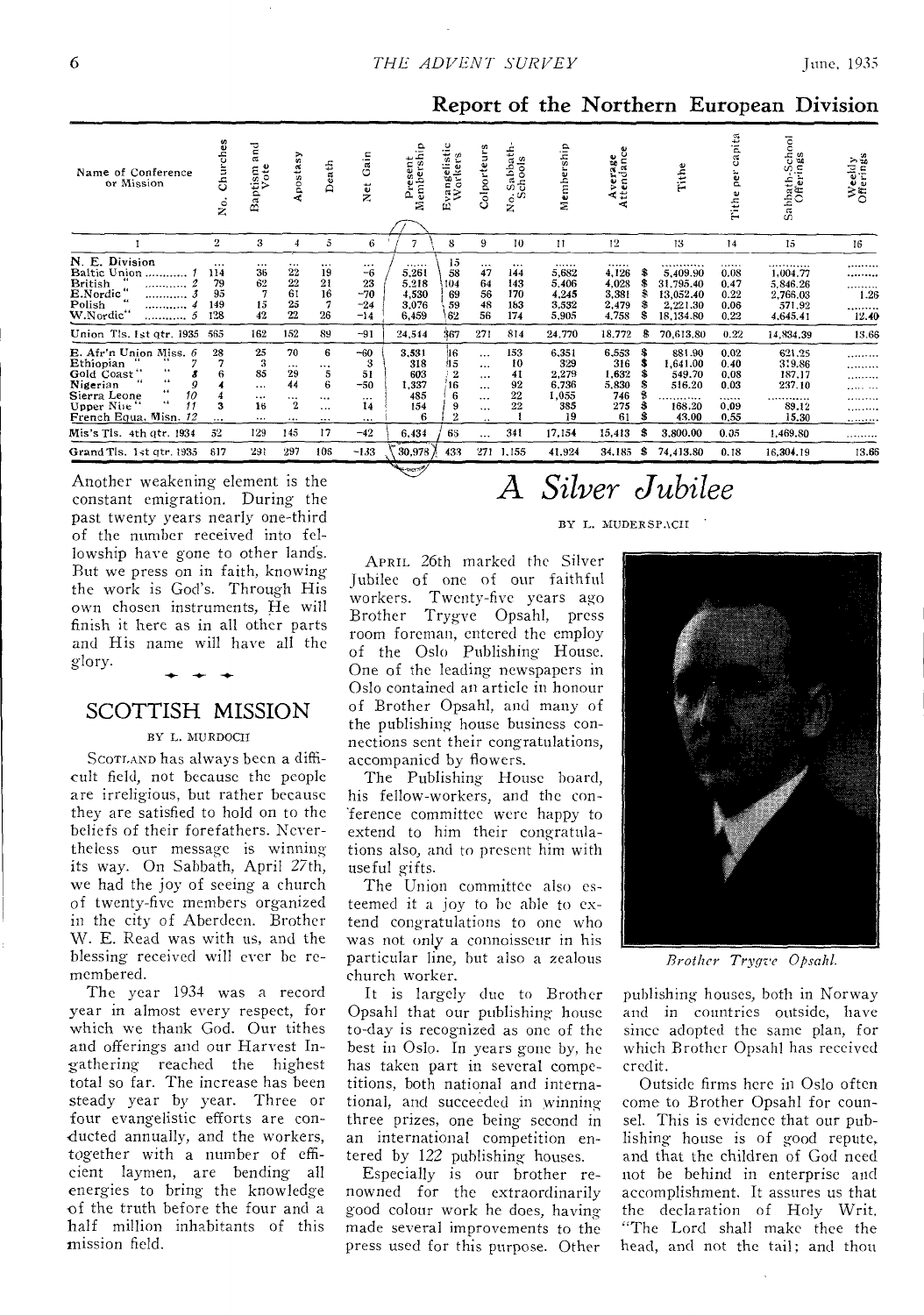| Harvest<br>Ingathering                                    | Annual<br>Offering                               | Miscellaneous<br>Offerings          | Week of<br>Sacrifice                                         | Young People's<br>Offerings                     | Week<br>Big                                       | Offerings<br>Total                                         | Offerings<br>capita<br>per<br>Total      | Percentage of<br>Offerings to<br>Tithe   | Total Contribu-<br>tions for Home<br>Missionary<br>Work | Total Contribu-<br>tions for Local<br>Church Work                | Sales<br>Colporteur                                            |                    |
|-----------------------------------------------------------|--------------------------------------------------|-------------------------------------|--------------------------------------------------------------|-------------------------------------------------|---------------------------------------------------|------------------------------------------------------------|------------------------------------------|------------------------------------------|---------------------------------------------------------|------------------------------------------------------------------|----------------------------------------------------------------|--------------------|
| 17                                                        | 18                                               | 19                                  | 20                                                           | 21                                              | 22                                                | 23                                                         | 24                                       | 25                                       | 26                                                      | 27                                                               | 28                                                             |                    |
| *********<br>26.73<br>233.21<br>228.65<br>14.84<br>221.18 | <br>25.96<br>102.44<br>130.41<br>14.65<br>131.21 | <br><br>49.43<br>118.63<br>3.73<br> | <b>*********</b><br>7.85<br>38.78<br>16.41<br>0.89<br>257.22 | .<br>32.73<br>164.73<br>58.43<br>10.24<br>91.96 | <br>167.39<br>174.10<br>53.19<br>280.79<br>120.01 | <br>1,265.43<br>6.608.95<br>3.373 01<br>897.06<br>5.479.39 | <br>0.02<br>0.10<br>0.06<br>0.02<br>0.07 | <br>23.4<br>20.8<br>25.8<br>40.4<br>30.2 | <br>134.36<br>390.57<br>825.97<br>8.37<br>544.85        | <b>.</b><br>1,650.77<br>3,503.94<br>577.66<br>185.45<br>1.774.40 | <br>4,020.54<br>19,118.24<br>8,567.87<br>1,465.39<br>17,089.45 | 2<br>3<br>5        |
| 724.61                                                    | 404.67                                           | 171.79                              | 321.15                                                       | 358.09                                          | 795.48                                            | 17.623.84                                                  | 0.06                                     | 25.0                                     | 1,904.12                                                | 7,692.22                                                         | 50,261.49                                                      |                    |
| 738,84<br>637.69<br>950.66<br>1,105.86                    | 908.78<br>109.88<br><br>31.35                    | .<br>.<br><br><b>*********</b>      | 39.12<br>317.99<br><b>TERRITA</b><br>44.78                   | <br><br><br>.                                   | <br>14.02<br><br>4.87                             | 2,307.99<br>1,399.44<br>1,137.83<br>1,423.96               | 0.05<br>0.34<br>0.16<br>0.08             | 261.7<br>85.3<br>207.0<br>275.9          | <br><br><br>                                            | <br>.<br>. <b>.</b> .<br>.                                       | 93.02<br><br>223.29<br>344.17                                  | 6<br>7<br>3<br>9   |
| ,,,,,,,,,<br>0.12<br>5.95                                 | .<br>98.76<br>19.80                              | <br><br>.                           | .<br>24.35<br>32.75                                          | <br><br>                                        | <br>.<br>                                         | <br>212.35<br>73.80                                        | <br>0.12<br>.0.95                        | <br>126.2<br>171.6                       | <br><br>                                                | .<br><br>                                                        | ************<br>23.62<br>                                      | $^{10}_{11}$<br>12 |
| 3,439.12                                                  | 1.168.57                                         |                                     | 458.99                                                       |                                                 | 18.89                                             | 6,555.37                                                   | 0.08                                     | 172.5                                    |                                                         |                                                                  | 684.10                                                         |                    |
| 4,163.73                                                  | 1.573.24                                         | 171.79                              | 780.14                                                       | 358.09                                          | 814.37                                            | 24,179.21                                                  | 0.05                                     | 32.5                                     | 1,904.12                                                | 7.692.22                                                         | 50,945.59                                                      |                    |

for the Quarter Ended March 31, 1935

shalt be above only, and thou shalt not be beneath; if that thou hearken unto the commandments of the Lord thy God," applies today just as it did in times past.

In expressing our gratitude and

deep appreciation to Brother Opsahl for the splendid and faithful service rendered during the past twenty-five years, we wish him good success and real joy and happiness in days to come.

## Colporteur Institute in Poland

BY K. SCHAFER

WHEN our Union Institute was called off last year we promised our Union colporteurs one in 1935, and, learning that Brother Strahle was soon to leave the Division, we became very desirous to have one more Institute with him. On April 15th, the writer began the gathering with words of greeting. There were present Brethren Strahle, Babienco, Czembor, Wasidlow, our editor Br. Kwiecinski, the writer, five field missionary secretaries, twenty-eight colporteurs, and several Warsaw members.

Daily talks by Brother Babienco led all present to consecrate themselves anew for purer, holier service.

Brother Strahle also spoke daily on Christian salesmanship. Our workers were keenly interested in studying the principles and their application in daily experience.

Sabbath was a good day. In the morning Brother Strahle spoke of the wonderful advance of the book work in China, Tibet, Borneo, and showed us with what zeal and devotion the bookmen there attack their task. Already some have given their lives, but others feel divinely called to take up the unfinished work. In the afternoon all the bookmen related experiences which showed how wonderfully God leads and protects His servants.

At the final meeting, the writer expressed the hearty thanks of all to Brethren Strahle and Babienco for their valued help. A new day has dawned for our work in Poland, and we look forward soon to have a hundred colporteurs carrying the printed message into every part of our field. General testimonies followed, in which all the field missionary secretaries and some of the colporteurs expressed their deep regret that they would no more have the help of Brother Strahle, who had so thoroughly won the love of all. These parting words touched every heart. All were in tears, and we separated, strengthened and joyful, to our several posts of duty.



Colporteurs at the recent Colporteur Institute in Poland.

Service 10